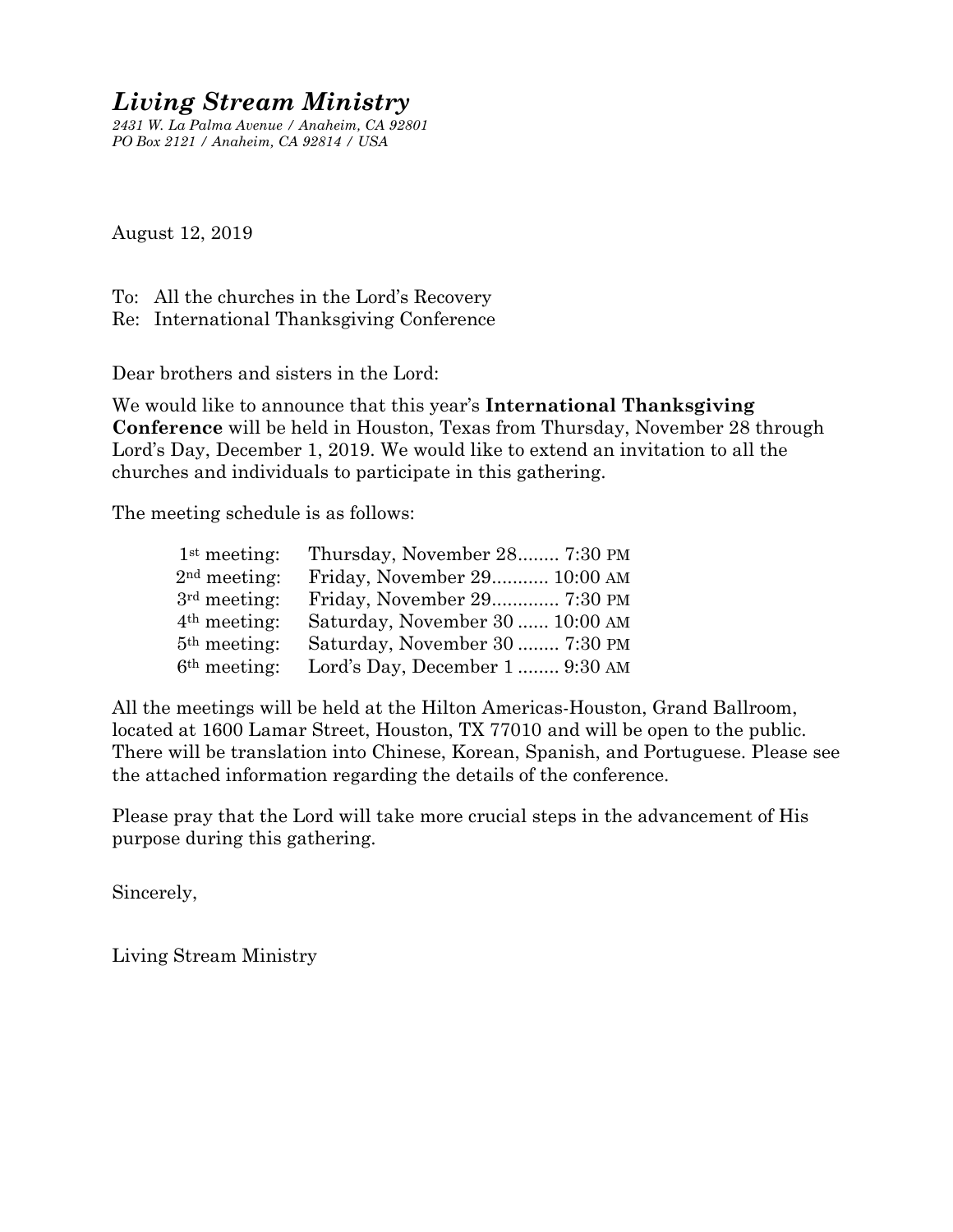#### **Information concerning the International Thanksgiving Conference Houston, Texas November 28-December 1, 2019**

- 1. **General**: All conference meetings will be held in the Hilton Americas-Houston, Grand Ballroom, located at 1600 Lamar Street, Houston, TX 77010.
- 2. **Translation**: There will be translation into Chinese, Korean, Spanish, and Portuguese. Those who need translation should bring their own FM radio, headset, and extra batteries.

## 3. **Lodging**:

## **Hilton Americas-Houston:**

There is a special group rate of \$99.00 USD/per night plus tax for single, double, triple, and quadruple occupancy rooms. For room reservations, please call 1-713-739-8000 and request the *Living Stream Ministry* group rate. To make online reservations at the special group rate, please go to:

## [https://book.passkey.com/go/LivingStreamMinistry2019](https://nam02.safelinks.protection.outlook.com/?url=https%3A%2F%2Fbook.passkey.com%2Fgo%2FLivingStreamMinistry2019&data=02%7C01%7CKristi.Middlebrooks%40hilton.com%7C5ba2991450fe4014598b08d6be9e6d5a%7C660292d2cfd54a3db7a7e8f7ee458a0a%7C0%7C0%7C636905984981808918&sdata=ROMwnUosxZfh%2FldT0M1BNw%2BFvskzQ6A73dmSDTI86uc%3D&reserved=0)

Reservations must be made on or before 5:00 PM local time (CDT) on Monday, November 4, 2019 in order to get this reduced rate. Check-in is 3:00 PM or earlier if rooms are available and checkout is 12:00 PM on December 1, 2019.

# **Hotel website address**:

# <https://www3.hilton.com/en/hotels/texas/hilton-americas-houston-HOUCVHH/index.html>

A limited number of hotel rooms at the Living Stream Ministry group rate are set aside at the Hilton Americas-Houston. Saints are encouraged to make their hotel reservations as early as possible in order to get the discounted rate. We would ask the saints to only reserve rooms that they intend to use and to cancel their reservations as soon as possible if they are unable to attend the conference. Reserved rooms that are released after the November 4th cut-off date will not be available to the saints at the discounted rate. Please also note that there is an early departure fee of \$75.00 USD for guests that check out prior to the confirmed checkout date.

- 4. **Transportation**: Please refer to the enclosed Transportation Information Sheet for directions from the William P. Hobby Airport and the George Bush Intercontinental Airport.
- 5. **Parking:** All conference attendees will receive a 20% discount on the current self-parking rate at the Hilton Americas-Houston. Discounted overnight self-parking for hotel guests is available at \$15.00 USD per car per night, with in and out privileges.

# 6. **Childcare**:

- $\bullet$  Care for children from Kindergarten through  $6<sup>th</sup>$  grade will be provided during the conference meetings at the Hilton Americas-Houston. Please register all children attending the conference online at: [2019 Thanksgiving Conference Childcare Registration.](https://form.jotform.com/91476591556166) All childcare registration submissions will receive an email confirmation with additional instructions. Please register all children no later than **November 1, 2019**. All questions should be directed to 714-236-8456, emailed to [register@lsm.org,](mailto:register@lsm.org) faxed to 714-236-6005, or mailed to Living Stream Ministry Registration Section at 2431 W. La Palma Avenue, Anaheim, CA 92801.
- The meetings of the conference will be broadcast live on the guest room televisions at the Hilton Americas-Houston. There will be a viewing room available for parents to care for their pre-K children during the meetings of the conference.
- Children must be signed in at their assigned rooms 15 minutes prior to each meeting.
- High school and junior high students are expected to attend all conference meetings.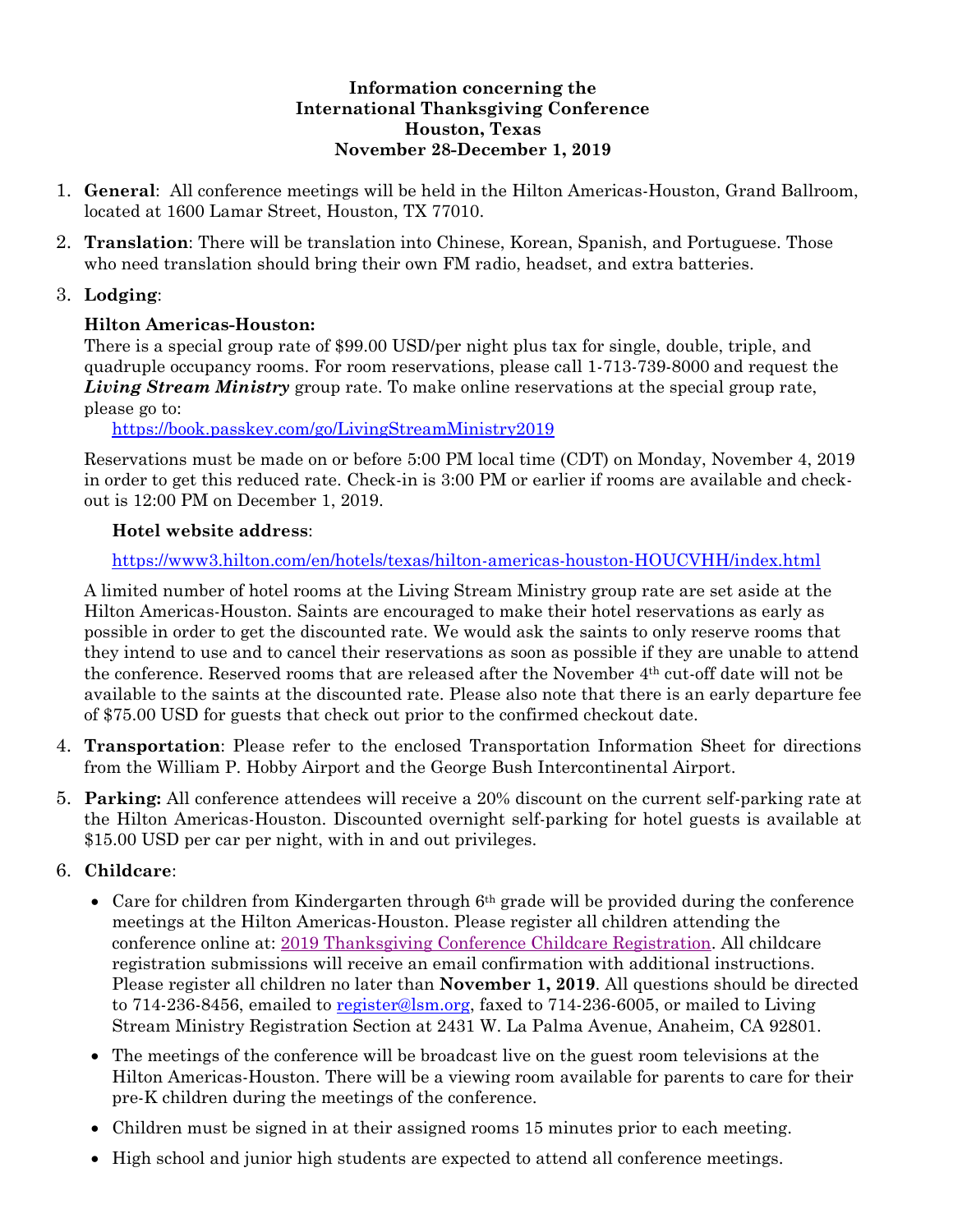#### **Information concerning the International Thanksgiving Conference Houston, Texas November 28-December 1, 2019**

#### **Transportation Information**

#### **From George Bush Intercontinental Airport (IAH):**

#### **Hilton Americas-Houston** direction: 20.6 miles South

*Driving Directions:* Head west on Jetero Blvd/Will Clayton Pkwy and keep left. Turn right onto 4th St/Eastex Freeway Service Road, Use the left lane to take the US 59 S/ I-69 ramp and merge onto I-69. Use the right 2 lanes to merge onto N Jackson St toward George E Brown Convention Center. Use the left lane to merge onto N Jackson St. Turn left onto Ruiz St. Continue straight onto N Hamilton St. Use the left lane to turn slightly right onto Capitol St. Turn left onto Avenida De Las Americas and continue until you reach the Hilton Americas-Houston located on the right at 1600 Lamar St, Houston, TX 77010.

#### **From William P. Hobby Airport (HOU):**

#### **Hilton Americas-Houston** direction: 9.7 miles Northwest

*Driving Directions*: Head west on Hobby Airport Loop. Take slight right towards S Rent Car Road. Turn right onto Airport Blvd. Turn left onto Broadway St. Use the middle lane to turn left onto Gulf Fwy. Use the left lane to take the ramp onto I-45 N and merge onto I-45 N. Use the right two lanes to take exit 46 for Pease St. Turn right onto Emancipation Ave. Turn left at the 3rd cross street onto Polk Street. Continue on Polk St and the Hilton Americas-Houston will be located on the right at 1600 Lamar St, Houston, TX 77010.

#### **Transportation Services:**

#### **Taxi:**

Taxi service is available from both airports to the Hilton Americas-Houston. **From George Bush Intercontinental Airport:** Taxis are readily available curbside on the baggage claim/Arrivals level. Follow signs for ground transportation and exits marked with "Taxis." The cost of a taxi from the IAH airport to the Hilton Americas-Houston is approximately \$57.00 USD.

**From William P. Hobby Airport:** Taxis are readily available curbside on the Baggage Claim/Arrivals level at Curb Zone 2. Follow signs for ground transportation and signs marked "Taxis." The cost of a taxi from the HOU airport to the Hilton Americas-Houston is approximately \$29.00 USD.

#### **Shuttle Services:**

Shuttle services are available from both airports to the Hilton Americas-Houston. **From George Bush Intercontinental Airport:** SuperShuttle services are available on the Baggage Claim/Arrivals level. Ticket counters are available on the baggage claim level; however, advance reservations are highly recommended and can be made at [www.supershuttle.com.](http://www.supershuttle.com/) One-way shuttle cost for a shared ride from the IAH airport to the Hilton Americas-Houston is approximately \$24.00 USD.

**From William P. Hobby Airport:** SuperShuttle services are available on the Baggage Claim/Arrivals level at Curb Zone 1. Ticket counters are available on the baggage claim level; however, advance reservations are highly recommended and can be made at [www.supershuttle.com.](http://www.supershuttle.com/) One-way shuttle cost for a shared ride from the HOU airport to the Hilton Americas-Houston is approximately \$24.00 USD.